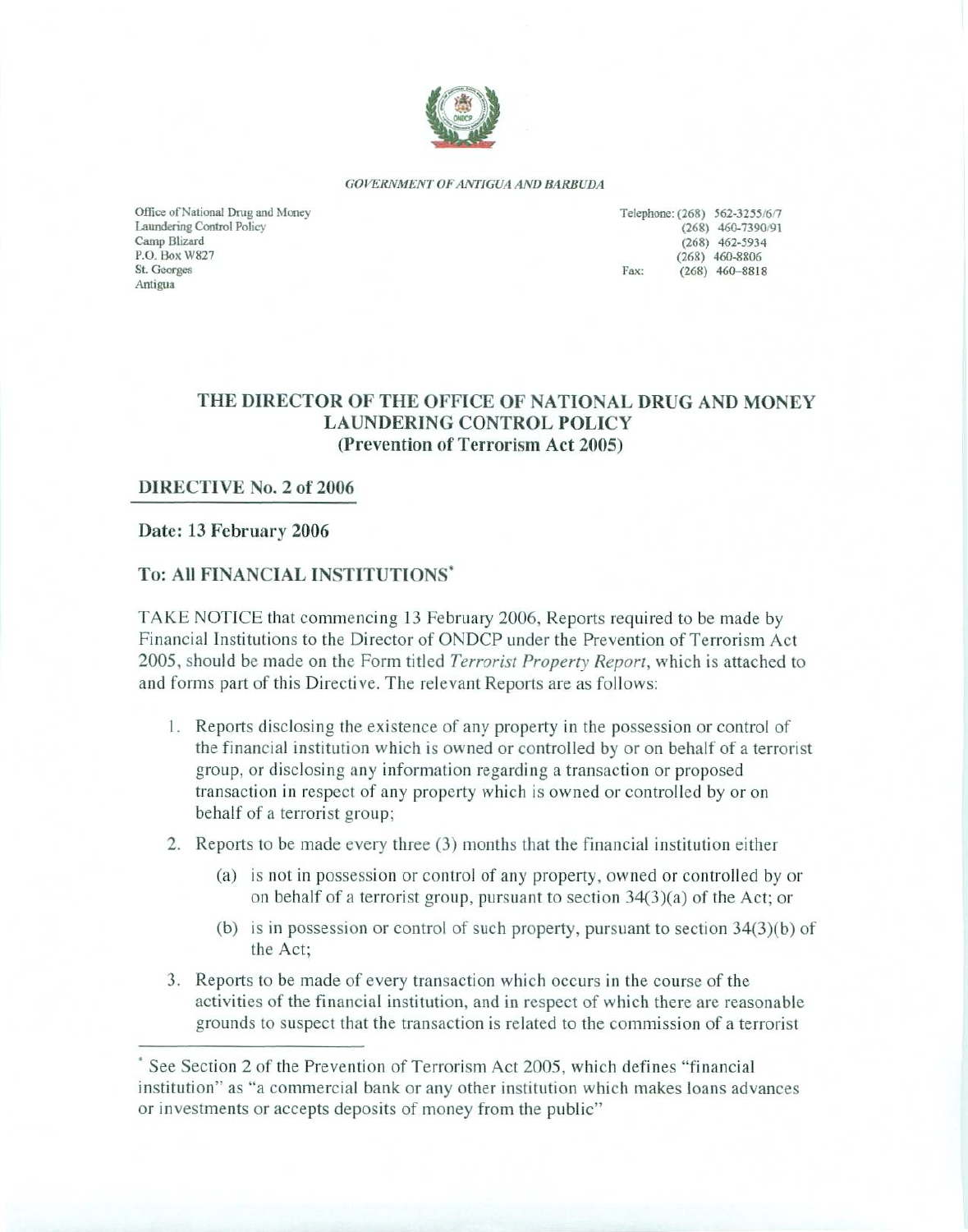act, pursuant to section 34(4) of the Act. (Note: these transactions may also require the filing of a suspicious transaction report under section  $13(2)$  of the Money Laundering (Prevention) Act 1996, which should be done on the appropriate form).

. . . . . .

Alec A. Vanderpoole Director, Office of National Drug and Money Laundering Control Policy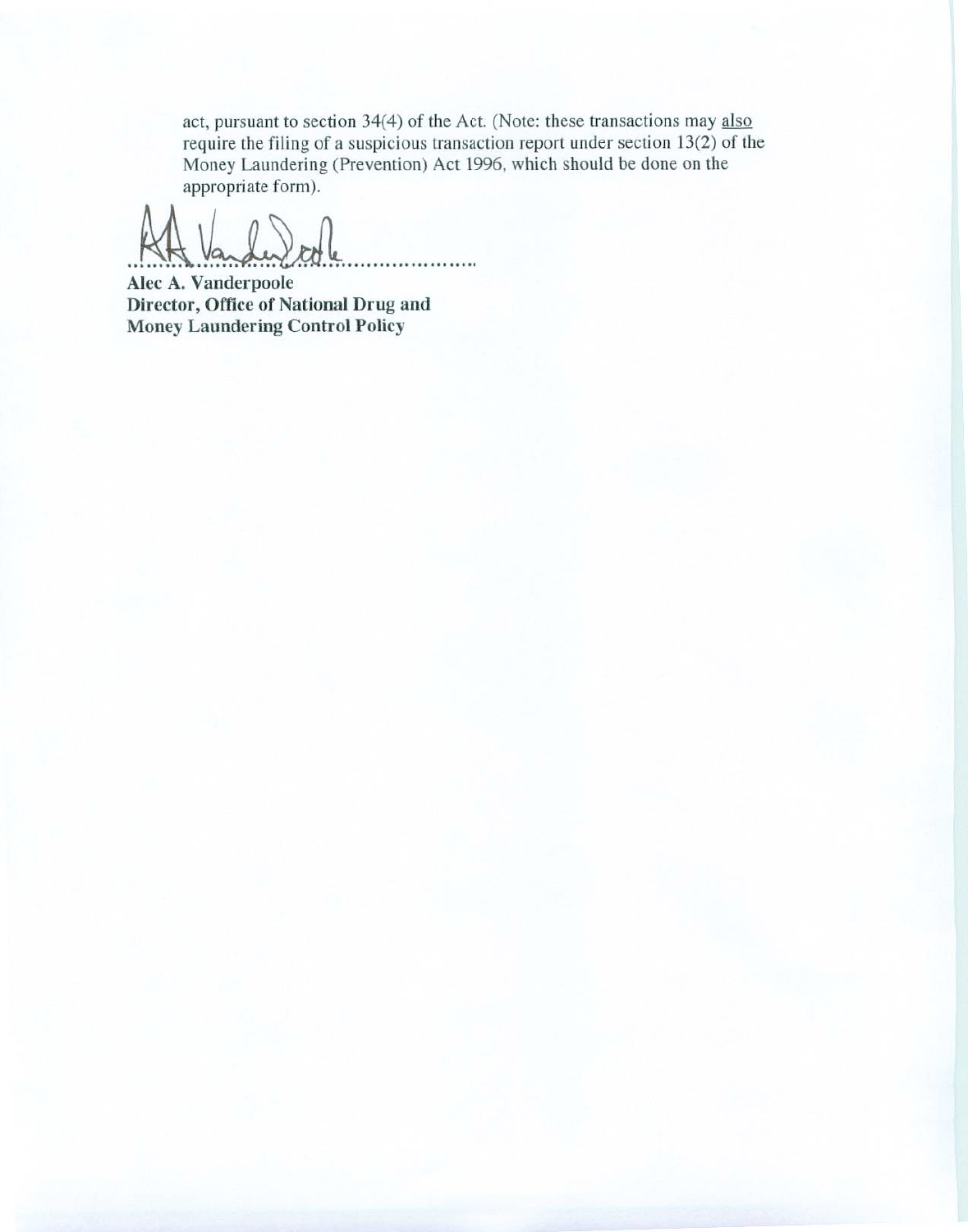# **Terrorist Property Report (Prevention of Terrorism Act 2005)**



**PART A – Financial Institution making report** 1. Name ................................................................................................................ 2. Street Address ................................................................................................................ 3. City ................................................................................................................ 4. Country ................................................................................................................ 5. Type of financial institution A. Bank B. Other (state type) ......................................................... 6. Telephone ................................................. 7. Fax ........................................................... 8. Email ........................................................ **PART B – Reason(s) for filing this report** 9. This is a: Submit this form when completed to the Director of the Office of National Drug and Money Laundering Control Policy (ONDCP), Camp Blizard, Antigua. Tel: 268 562-3255; Fax: 268 460-8818; email: director@ondcp.gov.ag Financial institutions should use this form to: (1) Make a report of property in its possession or control which is owned or controlled by or on behalf of a terrorist\* or terrorist group\* as required by section 34(1)(a) of the Prevention of Terrorism Act 2005 (PTA 2005); (2) Report information regarding a transaction or proposed transaction in respect of property owned or controlled by or on behalf of a terrorist\* or terrorist group\* as required by section 34(1)(b) of the PTA 2005; (3) Make terrorist\* property reports every three (3) months as required by section 34(3) of the Prevention of Terrorism Act 2005 (PTA 2005); (4) Report transactions related to the commission of a terrorist act as required by section 34(4) of the PTA 2005; *\*A terrorist or terrorist group is one that has been so declared by Order made by the Attorney General under section 3 of the PTA 2005, or by the Minister of Foreign Affairs under section 4 of the PTA 2005. Please type or print and tick boxes below as appropriate* **Date of report / / day month year Time of report : am/pm hour minute** 

 $\Box$  Report of terrorist property to be **made every 3 months** by a financial institution, pursuant to section 34(3) of the Prevention of Terrorism Act 2005.

 The financial institution named in Part A above **Is**

**Is not**

 in possession or control of property owned or controlled by or on behalf of a terrorist group. **( if answered "Is " continue onto Part C; if answered "Is not" please go to Part G and sign and submit the Report to the Director of ONDCP).**

- $\Box$  Report of property owned or controlled by a terrorist or terrorist group which has recently been discovered to be in the possession or control of the financial institution named in Part A above, made pursuant to section 31(1)(a) of the Prevention of Terrorism Act 2005.
- $\Box$  Report regarding a transaction or proposed transaction in respect of property which is owned or controlled by or on behalf of a terrorist group, made pursuant to sectin 31(1)(b) of the Prevention of Terrorism Act 2005.
- $\Box$  Report of a transaction which there are reasonable grounds to suspect is related to the commission of a terrorist act, pursuant to section 34(4) of the Prevention of Terrorism Act 2005.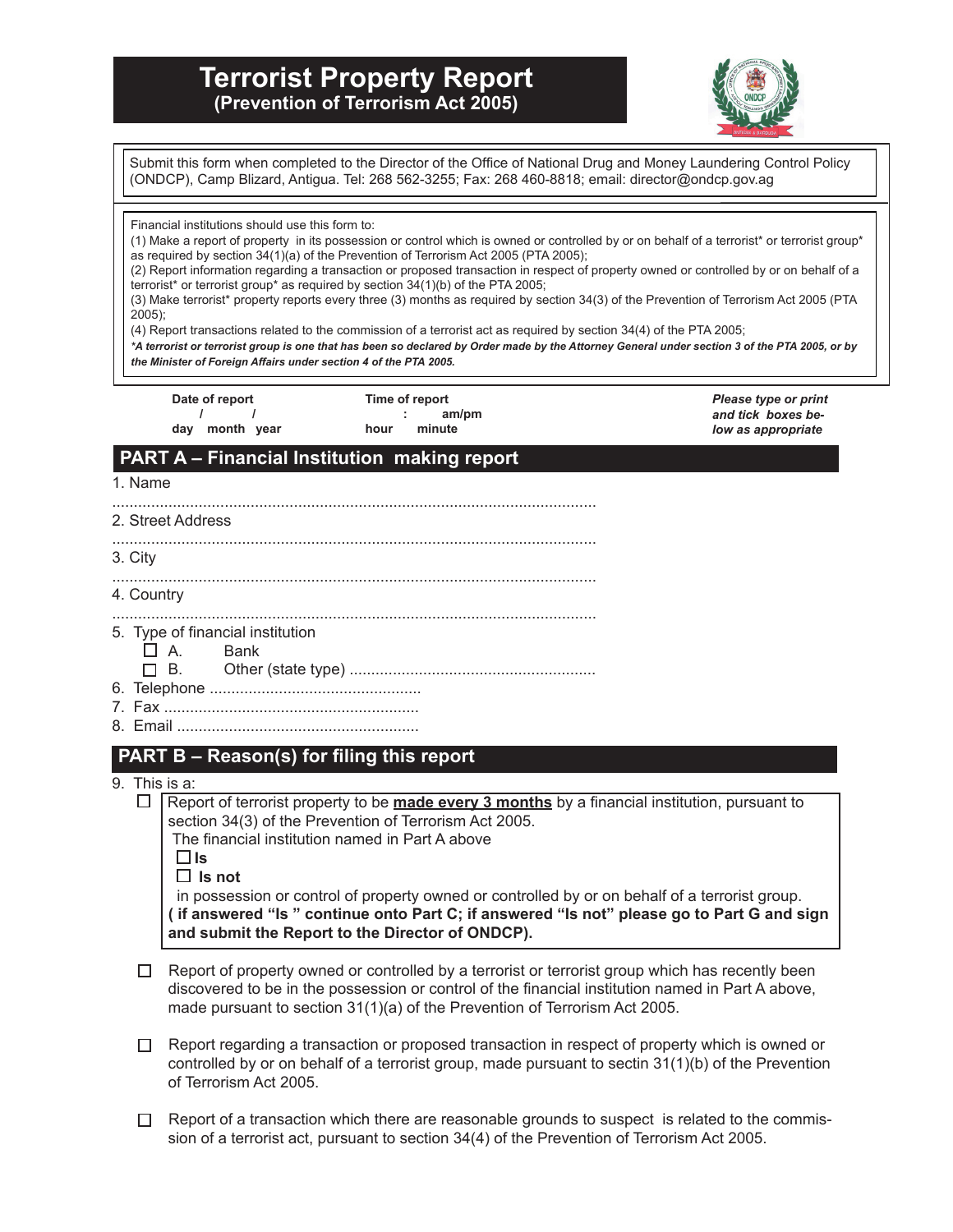# **PART C - Person(s) of concern**

# Details of the declared terrorist/terrorist group ("specified entity")

10. Name

11. Address

12. City

13. Country 

14. Citizenship

Details of the preson who owns or controls the property on behalf of the declared terrorist/terrorist group ("specified entity") mentioned above (if applicable)

15. Name

| 16. Address |  |
|-------------|--|
|-------------|--|

17. City

 $\Box$ 

18. Country

19. Citizenship

# **PART D - Property involved**

20. Type of property

- $\Box$  A. Cash
- $\Box$ B. Bank account
- $\Box$  C. Insurance policy
- D. Money order  $\Box$
- E. Real estate  $\Box$ 
	- F. Securities
- $\Box$ G. Traveller's cheques  $\Box$ 
	-

21. Property value (actual or approximate)

22. How did the financial institution named in Part A come into possession 

### **Account information**

#### 23. Account number

## 23. Type of account

- A. Personal
- $\Box$  B. Business
- $\Box$  C. Savings
- $\Box$  D. Chequing
- $\Box$  E. CD
- $\Box$  F. Trust
- □ G. Safe Deposit Box

 $\Box$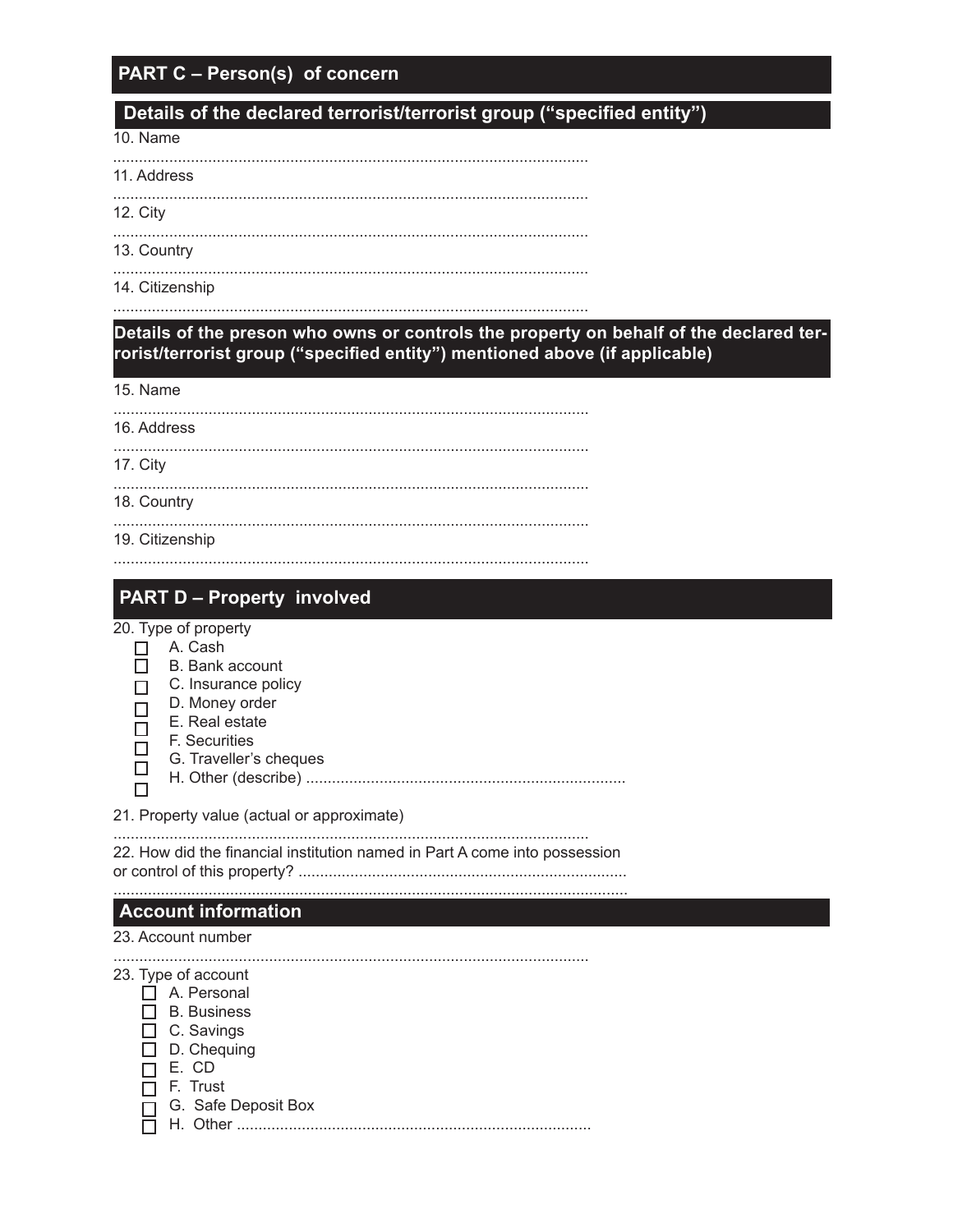|                | 24. Details of each account holder<br>$(1)$ Name                                                                                                                                                                            |
|----------------|-----------------------------------------------------------------------------------------------------------------------------------------------------------------------------------------------------------------------------|
|                | Address                                                                                                                                                                                                                     |
|                | Citizenship                                                                                                                                                                                                                 |
|                | $(2)$ Name                                                                                                                                                                                                                  |
|                | Address                                                                                                                                                                                                                     |
|                | Citizenship                                                                                                                                                                                                                 |
|                | $(3)$ Name                                                                                                                                                                                                                  |
|                | Address                                                                                                                                                                                                                     |
|                | Citizenship                                                                                                                                                                                                                 |
|                | 25. Details of each signatory to the account                                                                                                                                                                                |
|                | $(1)$ Name                                                                                                                                                                                                                  |
|                | <b>Address</b>                                                                                                                                                                                                              |
|                | Citizenship                                                                                                                                                                                                                 |
|                | $(2)$ Name                                                                                                                                                                                                                  |
|                | Address                                                                                                                                                                                                                     |
|                | Citizenship                                                                                                                                                                                                                 |
|                | $(3)$ Name                                                                                                                                                                                                                  |
|                | <b>Address</b>                                                                                                                                                                                                              |
|                | Citizenship                                                                                                                                                                                                                 |
|                | 26. Date account opened                                                                                                                                                                                                     |
| $\blacksquare$ | 27. Status of account<br>A. Active                                                                                                                                                                                          |
|                | <b>B.</b> Inactive<br>C. Dormant                                                                                                                                                                                            |
|                | Part E - Nature of transaction involved                                                                                                                                                                                     |
|                | 28. Type of transaction or proposed transaction:<br>$\Box$ deposit<br>$\Box$ withdrawal<br>wire transfer<br>$\perp$                                                                                                         |
|                | Part F - Reasons for suspicions relating to property or transaction                                                                                                                                                         |
| necessary)     | 29. Give reasons for suspecting that the property described in Part D above is owned or controlled by or<br>on behalf of a declared terrorist or terrorist organisation ("specified entity") (continue on separate sheet if |
|                |                                                                                                                                                                                                                             |
|                |                                                                                                                                                                                                                             |
|                |                                                                                                                                                                                                                             |